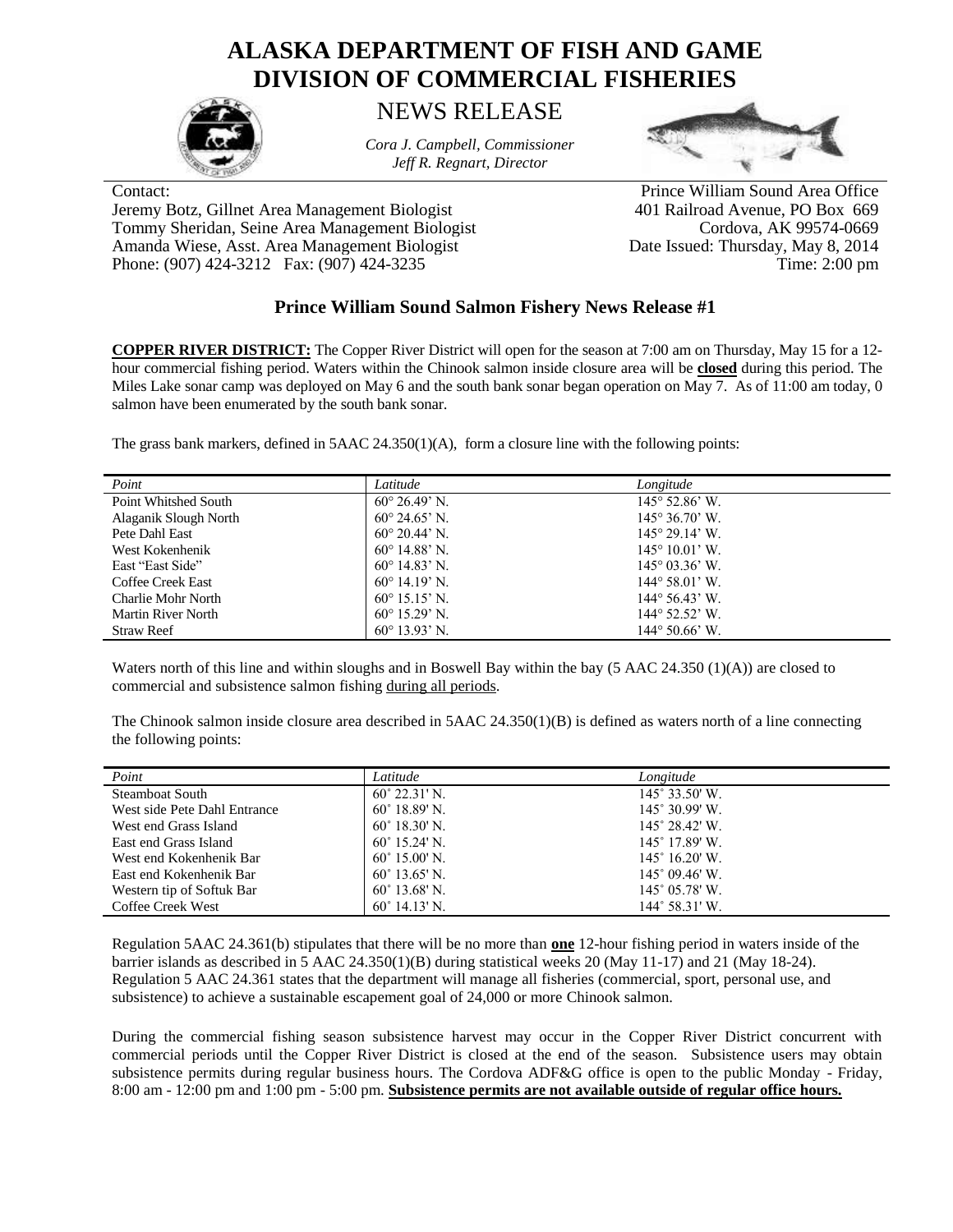**PRINCE WILLIAM SOUND:** On May 15 at 8:00 am, districts in PWS outside of the Chenega and the Tatitlek Subsistence Areas (5AAC 01.648) will open to subsistence harvest to the gear type specified in 5AAC 24.330(a), (b) and (c) until 2 days prior to the commercial opening of that district. Gear specifications are restricted to 50 fathom gillnets and 50 fathom seines as described in 5AAC 01.620(b)(3). The Tatitlek and Chenega Subsistence Areas described in 5AAC 01.648 will also open to subsistence harvest at 8:00 am on May 15. Legal gear types in the Tatitlek and Chenega Subsistence Areas are 150 fathom set or drift gillnets, 50 fathom seines and dipnets in freshwater for pink salmon. Commercial fishing districts within these subsistence areas will close to subsistence harvest 2 days prior to the commercial opening of that district and will reopen concurrent with commercial fishing periods until that district is closed at the end of the season. Subsistence users may obtain subsistence permits during regular business hours. The Cordova ADF&G office is open to the public Monday - Friday, 8:00 am - 12:00 pm and 1:00 pm - 5:00 pm. **Subsistence permits are not available outside of regular office hours.**

**Copies of the updated regulation booklet,** *2012-2015 Commercial Salmon Fishing Regulations for Prince William Sound,* **can be found under the 'Regulations' heading at the following web address:** <http://www.adfg.alaska.gov/index.cfm?adfg=commercialbyareapws.salmon#/management>

## **The next scheduled salmon fisheries announcement is anticipated to be at 2:00 pm Saturday, May 17.**

Permit holders are advised that unscheduled announcements based on current escapement data may occur at any time inseason either establishing an additional period or extending an open period.

Announcement recordings are available for **gillnet fisheries at 907-424-7535 and seine fisheries at 907-424-7345. In addition, announcement recordings are available in Anchorage at 267-2843.**

Additionally, announcements, inseason harvest data, and escapement data are available at the following web addresses: <http://www.adfg.alaska.gov/index.cfm?adfg=commercialbyareacopperriver.main> (Copper River homepage) or <http://www.adfg.alaska.gov/index.cfm?adfg=commercialbyareapws.main> (Prince William Sound homepage).

Unless otherwise specified, all openings are clock openings based on Alaska Daylight Time, which is based on Coordinated Universal Time and may be obtained by calling 303-499-7111.

The department encourages commercial permit holders to renew their licenses early and to check their CFEC vessel registration stickers to make sure that they are current.

The department also encourages permit holders to report observed violations to Wildlife Safeguard at 800-478-3377. Reports are anonymous and cash rewards may be paid for successful prosecution of violations.

PWS commercial fishers are reminded that area fisheries often necessitate fishing in close proximity to marine mammals. Under the Marine Mammals Protection Act (MMPA), the PWS drift gillnet fishery is classified as a Category II fishery. Participants in Category I and II fisheries must be registered in the Marine Mammal Avoidance Program (MMAP) to be authorized for lawful incidental, but not intentional, marine mammal takes during fishing. However, this authorization explicitly does **not** exempt holders of commercial fishing permits from the MMPA prohibition on takes of marine mammals listed as endangered or threatened under the Endangered Species Act. As a participant in the PWS drift gillnet fishery you are automatically registered in the Marine Mammal Authorization Program (MMAP) by the National Marine Fisheries Service (NMFS). As a participant in a Category II fishery, you must:

- Maintain an MMAP Authorization Certificate, or a photocopy, on board the vessel while engaging in any of the fisheries identified on the reverse side of the certificate. For non-vessel or set net fisheries, the enclosed Certificate, or a photocopy, must be in the possession of the permit holder during fishing operations. This Certificate, in combination with a current, valid state or Federal fishing permit, will serve as your authorization to incidentally take non-endangered or non-threatened marine mammals in the course of commercial fishing operations.
- Report all injuries and mortalities of marine mammals within 48 hours of returning from the trip during which these takes occurred using the MMAP Mortality/Injury Reporting Form (visit [http://www.nmfs.noaa.gov/pr/pdfs/interactions/mmap\\_reporting\\_form.pdf](http://www.nmfs.noaa.gov/pr/pdfs/interactions/mmap_reporting_form.pdf) for a copy).
- If so requested, take an observer aboard your vessel.